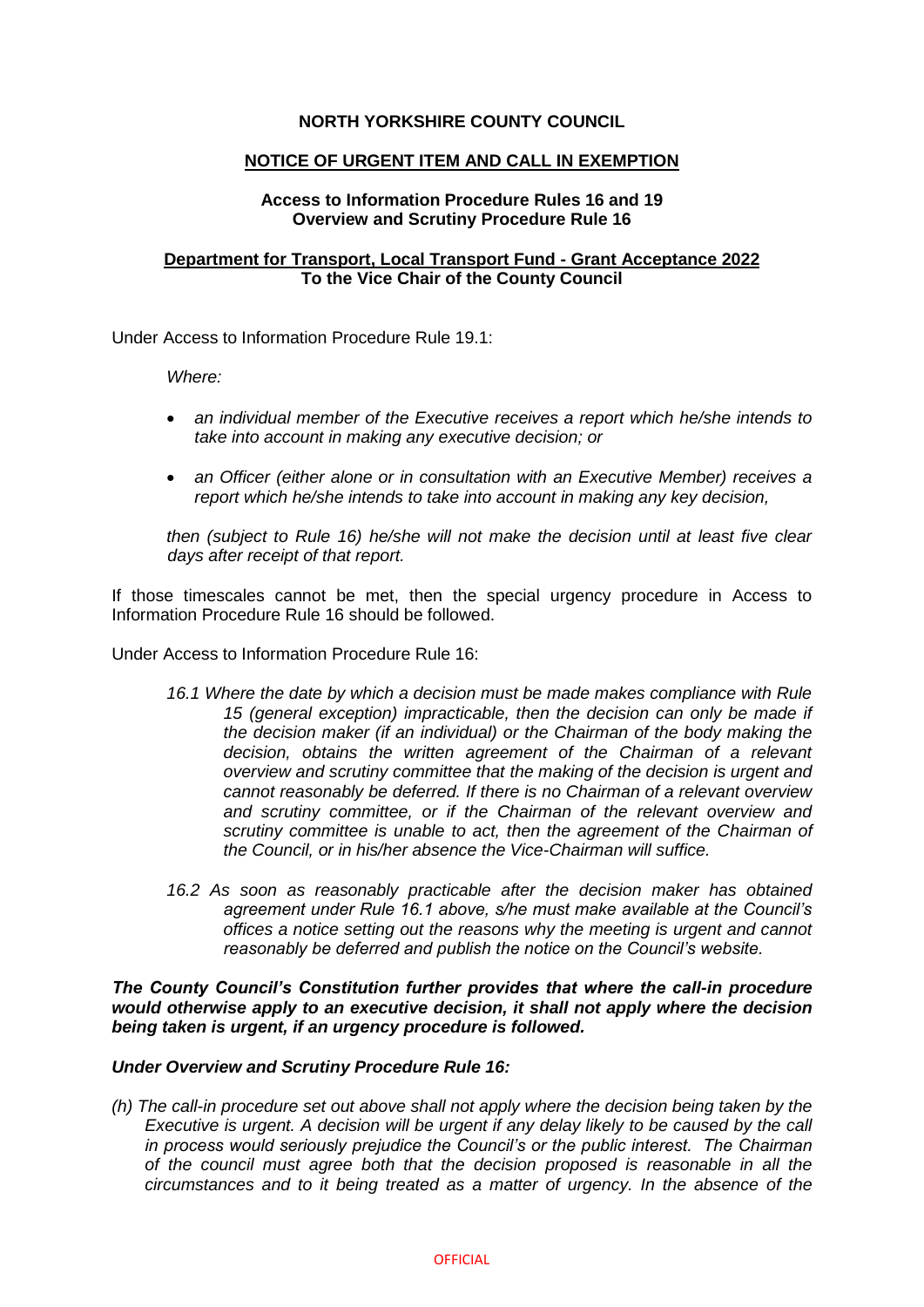*Chairman, the Vice-Chairman's consent shall be required. In the absence of both, the Head of Paid Service or his/her nominee's consent shall be required. Decisions taken as a matter of urgency must be reported to the next available meeting of the Council, together with the reasons for urgency.*

It is anticipated that on 13<sup>th</sup> May 2022 a report seeking acceptance of an offer of grant funding from the new Local Transport Fund from the Department for Transport will be considered by the Leader of the Council in the absence of an Executive Member for Access, in consultation with the Corporate Director Business and Environmental Services, the Corporate Director Strategic Resources and the Assistant Chief Executive (Legal and Democratic Services).

The intention to make this decision has been published on the Forward Plan, but not for the requisite 28 day period and it will not be possible to publish the report on which the decision will be based at least five clear working days in advance of the decision being taken. It is therefore necessary to follow the Special Urgency procedure in Access to Information Procedure Rule 16 and to seek to exempt call in so the decision can be implemented immediately after it is taken.

This matter requires an urgent decision by the Leader of the Council on  $13<sup>th</sup>$  May 2022, and cannot reasonably be deferred, to enable the timely consideration and progress of this matter and to comply with project deadlines: the grant acceptance form must be returned to the DfT by 5pm  $13<sup>th</sup>$  May 2022.

The Council therefore needs to progress this matter within a short timeframe. As a consequence of the urgency of the timescales, the matter would not be able to comply with the call in period requirements. Overview and Scrutiny Procedure Rule 16 enables matters to be determined on an urgency basis and be exempt from call-in, where any delay likely to be caused by the call-in process would seriously prejudice the Council's or the public interest. It is suggested that that would be the case in this matter.

**To the Vice Chair of North Yorkshire County Council:** in accordance with the provisions in the Access to Information Procedure Rules, I am, therefore, informing you as the Vice Chairman of the Council in the absence of the Chairman of the relevant Overview and Scrutiny Committee, that it is intended that this matter be considered by the Leader of the Council in the absence of an Executive Member for Access on 13th May 2022 and I am seeking your agreement that the meeting and the making of the decision is urgent and cannot reasonably be deferred beyond this timeframe. If you agree that the meeting and the making of the decision is urgent and cannot reasonably be deferred and that this item should be considered on 13 May 2022, will you please confirm by email as soon as possible.

**To the Vice Chair of North Yorkshire County Council:** in accordance with the provisions in Overview and Scrutiny Procedure Rule 16(h), I am seeking your agreement that the decision proposed is reasonable in all the circumstances and to it being treated as a matter of urgency (where any delay likely to be caused by the call in process would seriously prejudice the Council's or the public interest) and that the call-in procedure should therefore not apply to the decision. If you agree that the decision proposed is reasonable in all the circumstances and to it being treated as a matter of urgency and the call-in process not applying, and that this item should be considered on 13 May 2022, will you please confirm by email as soon as possible.

BARRY KHAN Assistant Chief Executive (Legal and Democratic Services)

Dated: 10 May 2022